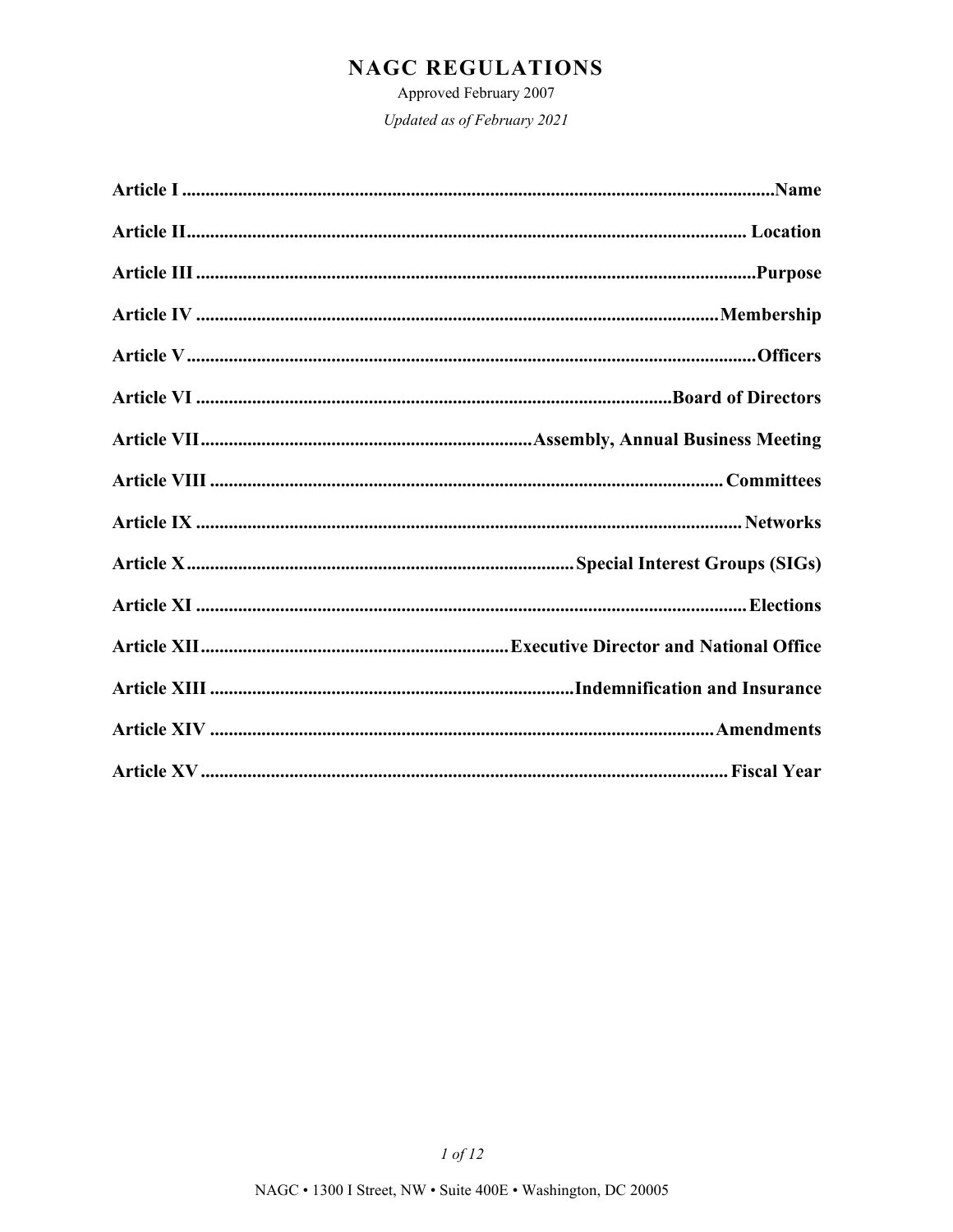Approved February 2007

*Updated as of February 2021*

#### **ARTICLE I: NAME**

1.1 The name of the corporation is the National Association for Gifted Children, hereafter referred to as the Association. It is incorporated under the laws of the State of Ohio as a nonprofit corporation.

#### **ARTICLE II: LOCATION**

2.1 The location of the headquarters of the Association shall be determined by the Board of Directors, hereafter referred to as the "Board."

### **ARTICLE III: PURPOSE**

- 3.1 The purposes of the Association are educational, scientific, and charitable. The goals are as follows:
	- A. Serve as a public advocate concerning the needs of the gifted.

B. Promote research and development of the nature of the gifted at all ages, education levels, and diverse populations.

C. Disseminate information to school personnel, parents, and public officials concerning the nature and education of the gifted.

D. Encourage and assist the development of local and state organizations to support gifted education.

The Association will accomplish its goals through research, meetings, study committees, and publications.

### **ARTICLE IV: MEMBERSHIP**

- 4.1 NAGC shall offer the following classes of membership:
	- A. Regular Member
	- B. Life Member
	- C. Institutional Member (non-voting)
	- D. Student Member (non-voting)
	- E. Parent Member (partial voting rights)

**REGULAR MEMBERSHIP** in the Association shall be open to any individual desiring to foster the purposes of this Association. Regular Members can vote and hold office.

**LIFE MEMBERS** are Regular Members who pay a one-time membership fee, who can vote and hold office.

**INSTITUTIONAL MEMBERSHIP** is held by a school, library, state affiliate or other similar organization. It does not include the right to vote or hold office.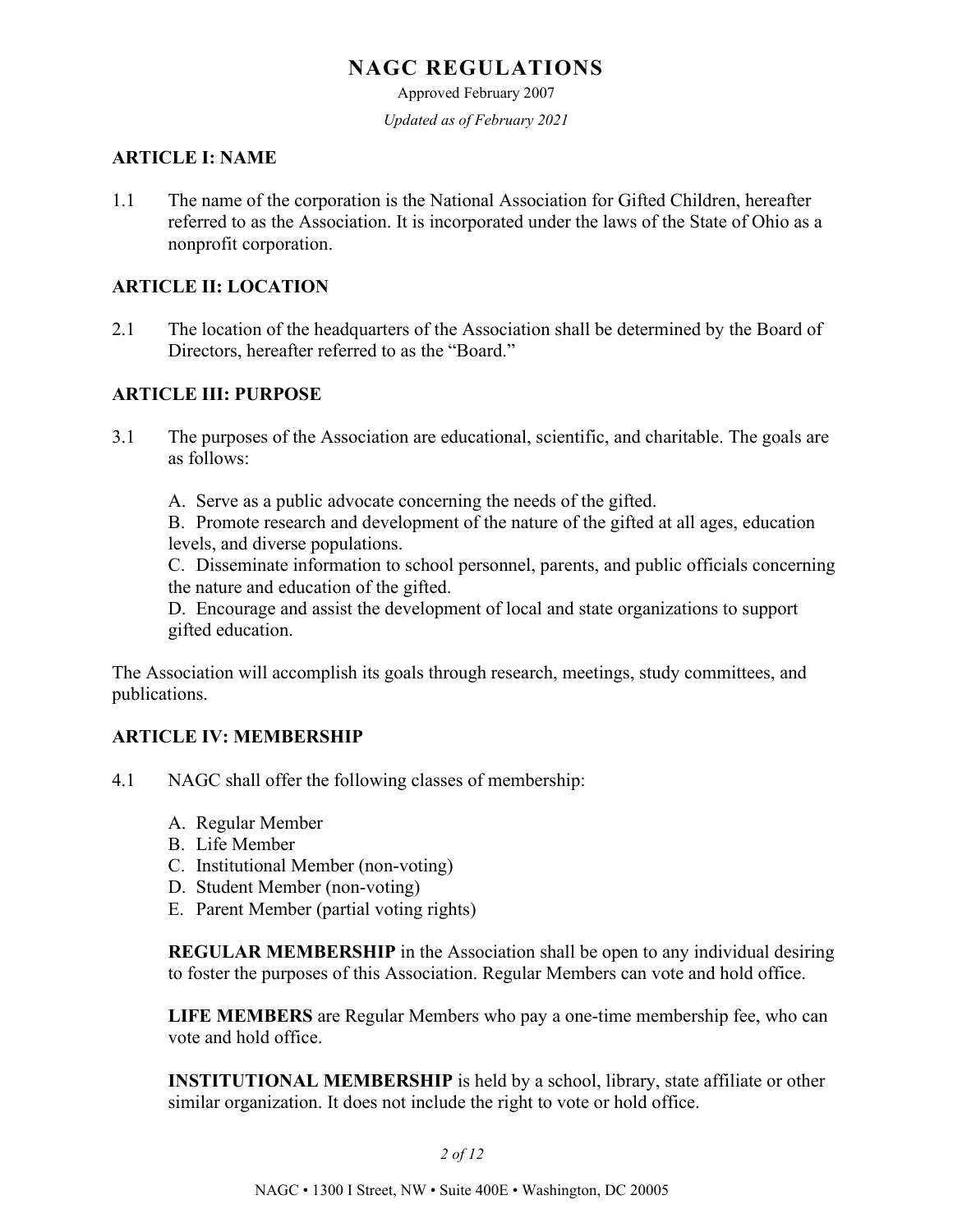Approved February 2007 *Updated as of February 2021*

**STUDENT MEMBERS** are graduate or undergraduate students who pay a reduced fee and have no voting privileges, nor can they hold office.

**PARENT MEMBERSHIP** shall be open to any individual interested in receiving information targeted to gifted children, their parents, and grandparents. *Parent members pay a reduced fee and cannot hold office. Parent members have voting privileges only for the parent representative on the Board of Directors.*

- 4.2 Any individual or organization desiring to foster the purposes of this Association shall be eligible for membership regardless of race, religion, cultural background, ethnicity, nationality, disability, gender, age, marital and family status, socio-economic status, or sexual orientation or gender identity.
- 4.3 Membership in the Association shall become active upon filing an application and payment of initial dues.
- 4.4 Dues are payable to the Association. Fees for student, parent, institutional, and lifetime membership categories will be set as a percentage or multiple of the regular membership fee.
- 4.5 Failure to pay dues within three months after they are due makes a member inactive and will suspend the privilege of voting, holding office, and receiving publications. A membership that has become inactive or has lapsed may be reinstated by payment of dues for the current year.
- 4.6 Dues for each class of membership are set by the Board.

### **ARTICLE V: OFFICERS**

- 5.1 Officers. The elected officers of the Association and the Board of Directors shall be the President, President-Elect, Treasurer, and Governance Secretary. A candidate for office must be a member eligible to vote who meets the criteria for the office established by the Board of Directors and has served at least one term on the Board of Directors within the past 10 years.
- 5.2 Terms. Officers are limited to one two-year term per office. An officer who steps in to cover a vacancy will be eligible for an extended or additional term.
- 5.3 President. It shall be the duty of the President to preside at all meetings of the Association, to act as Chair of the Board, and to exercise general leadership and supervision over the affairs of the Association. The President also appoints committees and task forces of the organization in consultation with appropriate stakeholders and organization committees and with approval from the Board.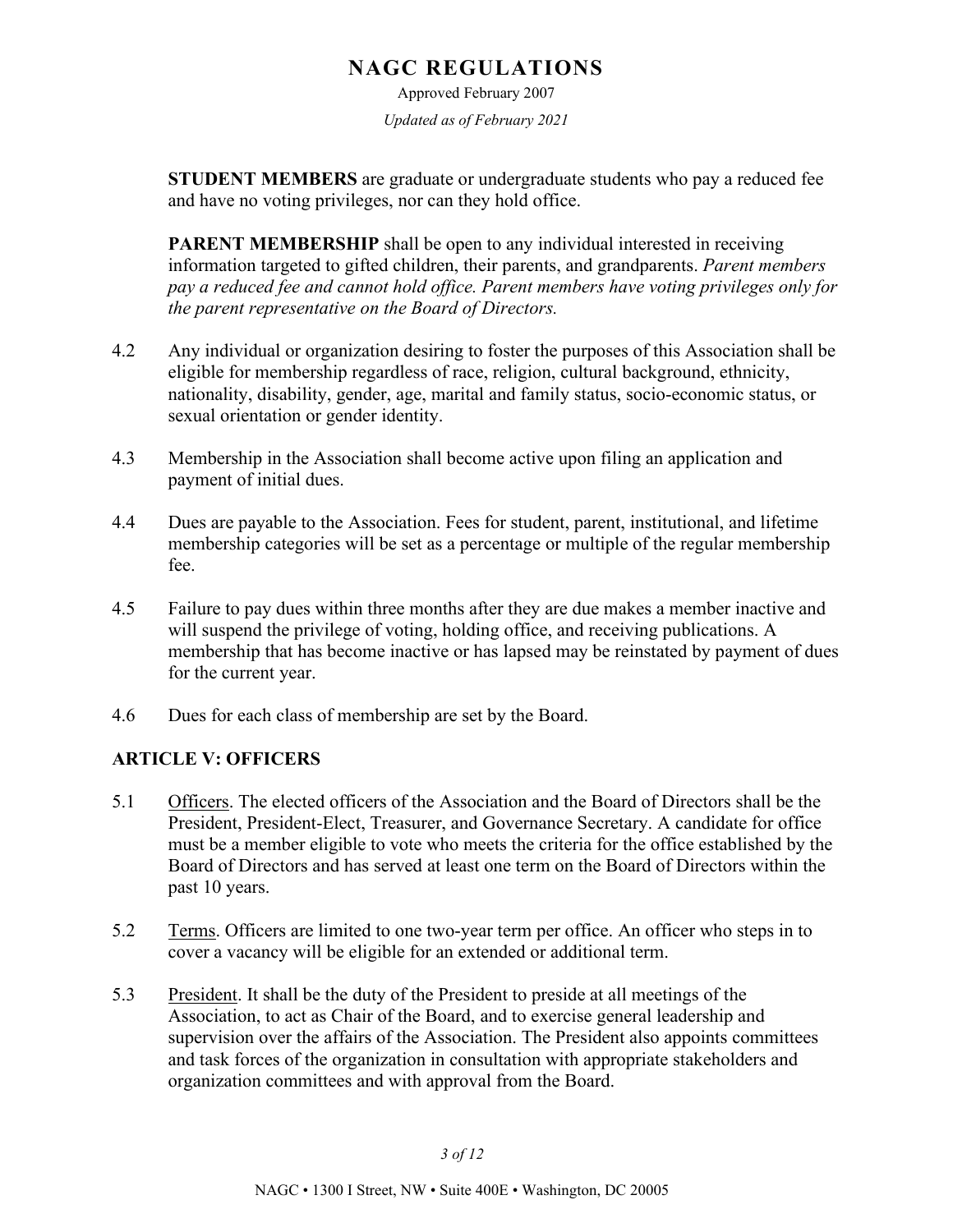Approved February 2007

*Updated as of February 2021*

- 5.4 Past President. After a two-year term, the President shall automatically become the Past President. The Past President will serve a two-year term as an ex-officio member of the Board and chair the Elections Committee. Past presidents may not run for the Board again at the conclusion of their term of office.
- 5.5 President-Elect. The President-Elect shall serve as Chairperson of the Annual Convention and the Program Committee and shall fulfill such other duties as are assigned by the Board. The President-Elect shall automatically succeed to the office of the President upon expiration of the President's term of office. The President-Elect shall assume and perform the duties of the President in the event of the absence or incapacity of the President. Should the office of the President become vacant, the President Elect shall become the President immediately and shall serve both the unexpired portion of the previous President's term and the elected term.
- 5.6 Treasurer. The Treasurer will serve as the Chair of the Finance Committee and shall fulfill such duties as are assigned by the Board.
- 5.7 Governance Secretary. The Governance Secretary will serve as Chair of the Governance Committee and shall lead the Governance Committee to monitor the governance function and identify potential policy issues and shall report to the Board on an annual basis any suggested changes to the regulations, policies, and procedures of the organization that may be appropriate and in the best interests of the organization.
- 5.8 Removal. Any officer may be removed for cause only. By petition of a majority of the members of the Board of Directors, the Board may consider removing any officer. Upon receipt of such a petition, the President (or President-Elect, if it is the President who is charged) shall convene the Board to conduct a hearing on the matter. The officer who is charged may also make a defense statement to the assembled Board and/or be represented by counsel at his/her own expense. At least two-thirds of the Board members must be present at the hearing. The Board will render its decision in writing at the close of the special meeting, unless the Board determines by a vote of those present that further investigation is necessary. The Board need only state a general reason for removal in its written decision, which should remain confidential. Only those members who are present for the hearing will be eligible to vote. The vote for removal must be approved by twothirds of the members of the Board who are present at the special meeting.
- 5.9 Vacancies. In the event of vacancy in the Office of President, the President-Elect shall become the President and serve the unexpired portion of the President's term. In the event of vacancy of the other elected offices, the Board of Directors may select a Board member to serve out the unexpired portion of the term.

### **ARTICLE VI: BOARD OF DIRECTORS**

6.1 The Board of Directors is entrusted with overall management of the Association and shall govern the affairs of the Association in accordance with any applicable law, the articles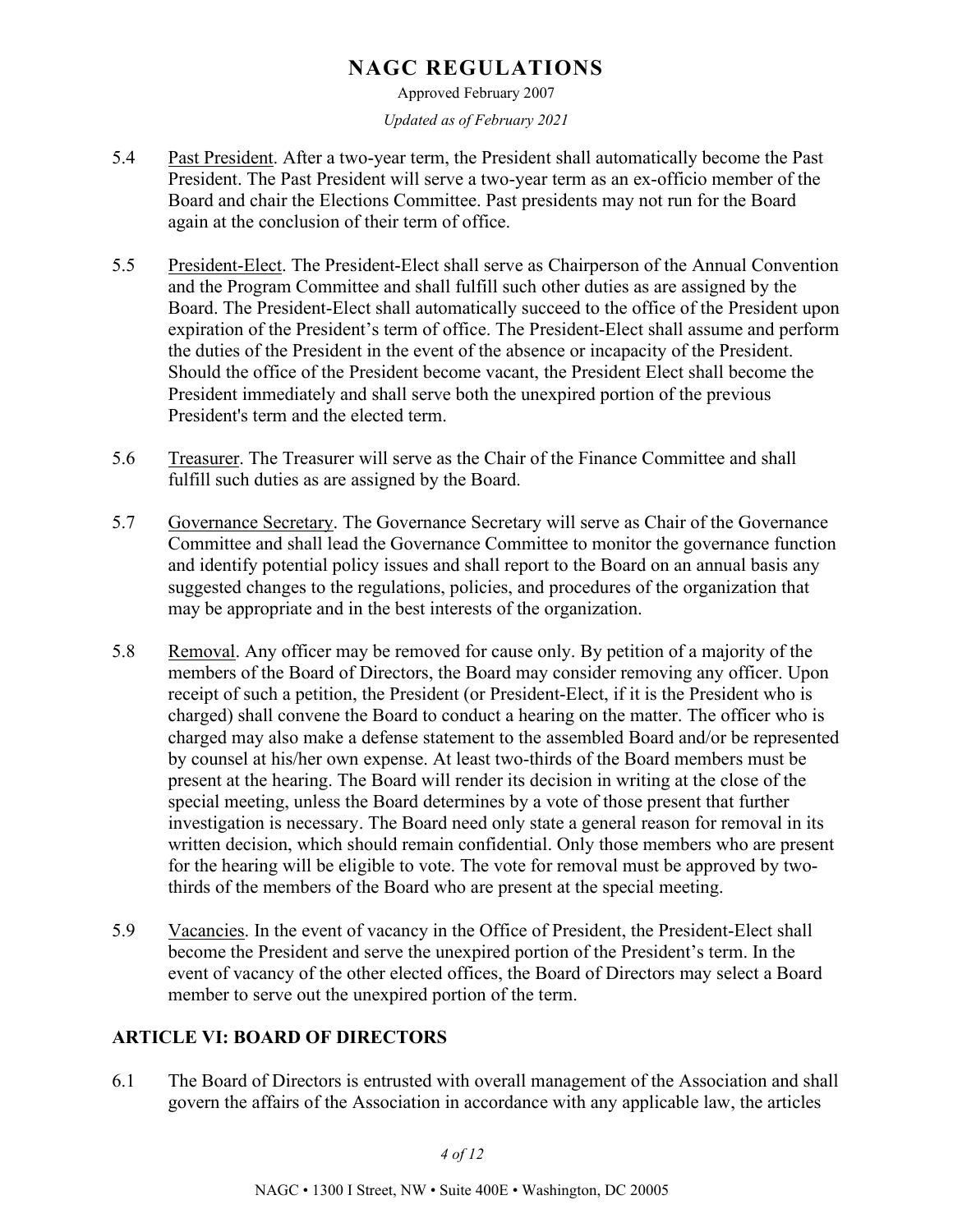Approved February 2007

*Updated as of February 2021*

of incorporation, Regulations and official policies and procedures. The Board of Directors shall establish the strategic direction of the organization, set policy, and exercise general supervision over the property, budget, and affairs of the Association.

- 6.2 The Board shall consist of 14 voting members: four elected officers of the Association, four elected representatives (*school/district representative, parent representative, network representative, and state representative*), six (6) elected at-large members, the Past President (who shall serve as an ex-officio member of the Board of Directors, without voting privileges), and up to two additional nonvoting members appointed by the governing Board in accordance with paragraph 6.6 below. The Executive Director shall also serve without vote as an ex-officio member of the Board of Directors. Board member responsibilities will be delineated in a written position description. In the event of a tie vote for directors, the Board may temporarily have 15 voting members.
- 6.3 Term. Officers of the Association and the Board of Directors will serve two-year terms. Members of the Board of Directors will serve **three-year terms.** A non-officer Director who has served two terms on the Board of Directors may run again for the Board after a period of at least four years off the Board. Individuals are limited to three non-officer terms on the Board.
- 6.4 Elected Members. The President-Elect will be elected in odd numbered years. The Treasurer and Governance Secretary will be elected in even numbered years. Two Atlarge Board members will be elected each year to maintain a total of six At-large Members of the Board. Terms of office shall commence the first day of September following the election.
- 6.5 Qualifications. With input from appropriate organization committees and stakeholders, the Board shall develop general qualifications for Board members that reflect the skills and experience necessary to execute the requirements of the position. These general qualifications shall be included in the Policy Manual. The Board may also delineate additional, special qualifications for some members of the Board which reflect the needs of the Association such as appointed members with special expertise in issues confronting the Board or a person to represent a specific stakeholder group with special needs in the Association.
- 6.6 Appointed Members. Appointed members shall serve staggered two-year terms and shall serve in an ex-officio capacity (without voting privileges). After the election results are known each year, one appointed member may be recommended by the Elections Committee with input from appropriate organization committees. Appointed member recommendations shall be designed to ensure that the Board of Directors includes diverse stakeholders, expertise appropriate to the strategic emphasis of the organization, and new leaders. Appointed member recommendations shall be in conformance with qualifications determined by the Board and approved by the Board. Appointed members will take office on the first day of September or as soon thereafter as a qualified candidate is approved by the Board.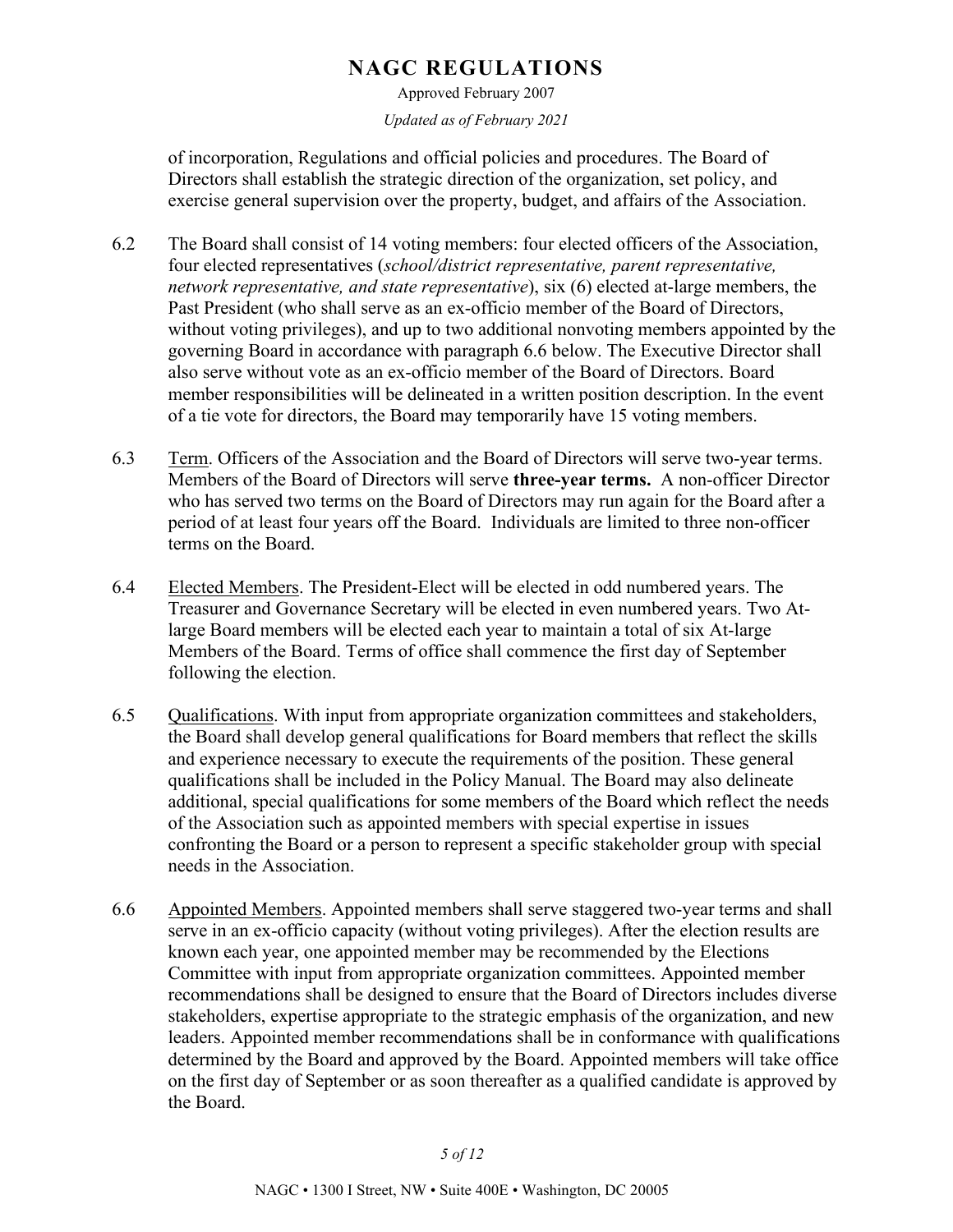Approved February 2007 *Updated as of February 2021*

- 6.7 Meetings. The Board of Directors will hold three regular meetings per year. A quorum must be present to conduct a meeting. Directors may participate in a meeting of the Board of Directors by means of authorized communication equipment. Such participation shall constitute presence at the meeting. In addition to the regular meetings of the Board, special meetings of the Board may be called by the President, President-Elect, or any two directors. Absent an emergency, each director shall receive notice of a meeting seven business days prior to the meeting by personal delivery, email, or fax. That notice need not specify the purposes of the meeting.
- 6.8 Voting. Voting may be accomplished by any means authorized by the Board at any properly called meeting in which a quorum is present. Each Board member has one vote. The number of votes needed to decide an issue will be the affirmative vote of the majority of members present at a meeting with a quorum present No Board member can assign his/her vote to another through a proxy.
- 6.9 Quorum. A quorum shall consist of two-thirds of the number of voting directors then holding office.
- 6.10 Authorized communications equipment for purposes of the Regulations shall mean communications equipment that provides a transmission, including, but not limited to, by telephone, telecopy or any electronic means, from which it can be determined that the transmission was authorized by, and accurately reflects the intention of, the member or director involved and, with respect to meetings, allows all persons participating in the meeting to contemporaneously communicate with each other.
- 6.11 Vacancy: In case of a vacancy in any director position other than those for which specific provisions have been stated, the Board may appoint an interim director to serve until the next general or special election.
- 6.12 Action Without Meeting. Any action required or permitted to be taken by the Board may be taken without a meeting if all members of the Board shall individually or collectively consent in writing to such action. Such consent or consents shall have the same effect as a unanimous vote of the Board and shall be filed with the minutes of the proceedings of the Board.

### **ARTICLE VII: ASSEMBLY, ANNUAL BUSINESS MEETING**

7.1 Annual Meeting. An annual business meeting of the members shall be held over the dates of the Annual Convention, for the transaction of such business that may come before the meeting, including an annual report of financial, membership, and professional objectives. The election of directors shall not be held on the day designated for the annual meeting; such elections shall be held annually in conformance with these regulations through authorized communication methods.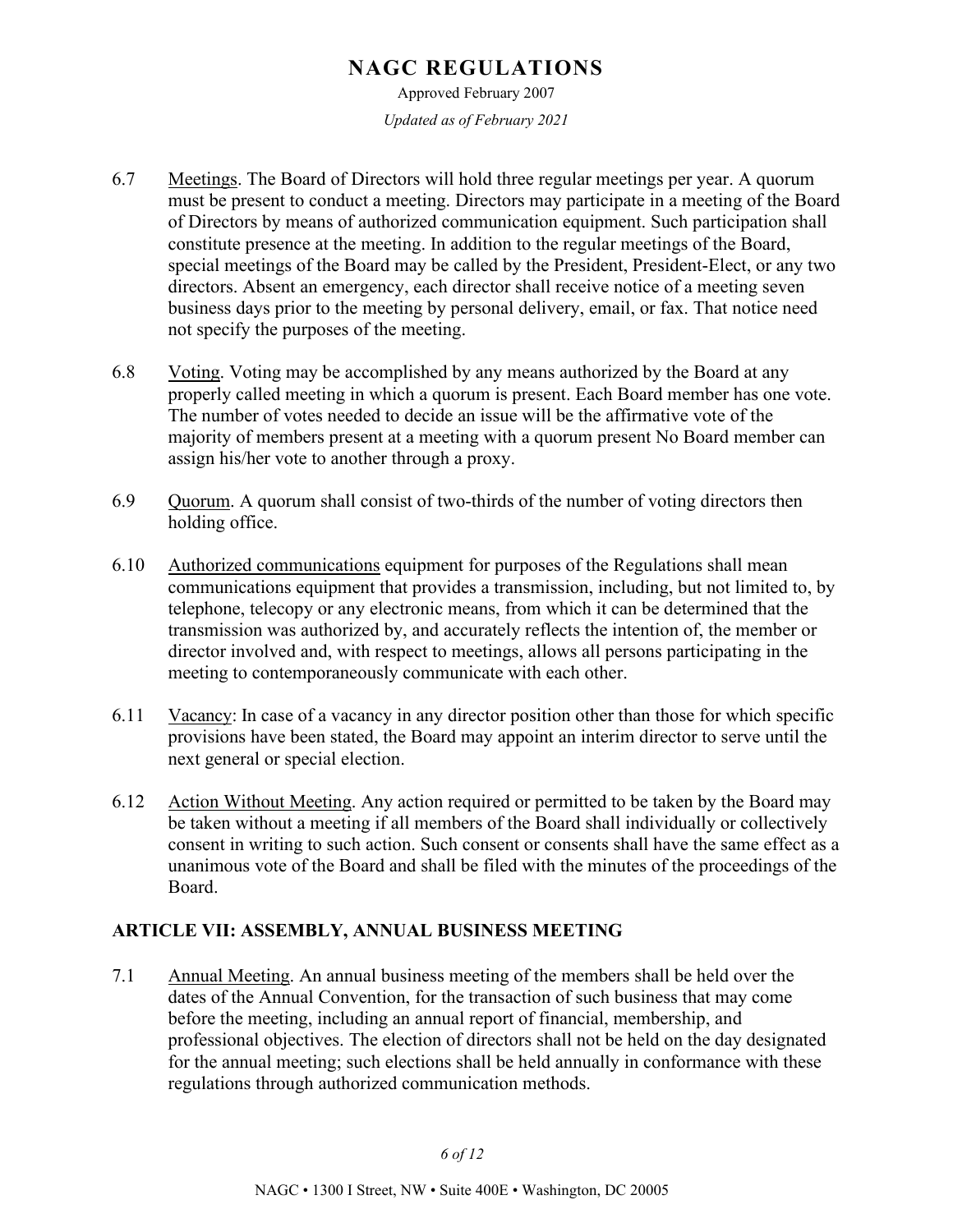Approved February 2007

*Updated as of February 2021*

- 7.2 Special Meetings. Special meetings of the members may be called by the President, the Board of Directors, or not less than 40 percent of the members having voting rights.
- 7.3 Place of Meeting. The Assembly shall meet annually at the Convention unless otherwise determined by the Board. The Board of Directors may designate any place, either within or outside of the state of Ohio, as the place of meeting for any annual meeting or for any special meeting called by the Board of Directors. If no designation is made or if a special meeting were otherwise called, the place of meeting shall be the national headquarters of the Association.
- 7.4 Notice of Meetings. Notice stating the place, day, and hour of any meeting of members shall be delivered by authorized communication methods to each member entitled to vote at such meeting, not less than 30 nor more than 120 days before the date of such meeting, by or at the direction of the President, the Governance Secretary, or the officers or persons calling the meeting. In case of a special meeting, or when required by statute or by these Regulations, the purposes for which the meeting is called shall be stated in the notice. If mailed, the notice of a meeting shall be deemed to be delivered when deposited in the United States mail addressed to the member at his address as it appears on the records of the Association, with postage thereon prepaid.
- 7.5 Informal Action by Members. Any action required by law to be taken at a meeting of the members, or any action that may be taken at a meeting of members, may be taken without a meeting if a consent in writing, setting out the action so taken, shall be signed by at least 65 percent of the members entitled to vote.
- 7.6 Quorum. A quorum shall consist of 100 members of the Assembly. If a quorum is not present at any meeting of members, a majority of the members present may adjourn the meeting without further notice.
- 7.7 Voting. The Assembly shall have the power to call for a ballot of the entire membership, through authorized communication equipment as a way of deciding on any business of the association, and such vote shall be binding if a majority of those voting, and not less than 25 percent of the total NAGC membership, support the motion.

## **ARTICLE VIII: COMMITTEES**

- 8.1 Committees. There shall be two types of committees as provided for in this Article: (a) Board Committees, which report to the Board of Directors and support the strategic, fiduciary, and governance functions of the Board; and (b) Organization Committees, which report to the National Office and support the National Office in implementing the strategic directions set by the Board.
- 8.2 Task Forces. In addition to committees, the Board of Directors may authorize task forces to accomplish specific, time-limited objectives. Purpose, objectives, time-frame, budget, and reporting shall be determined when the task force is created.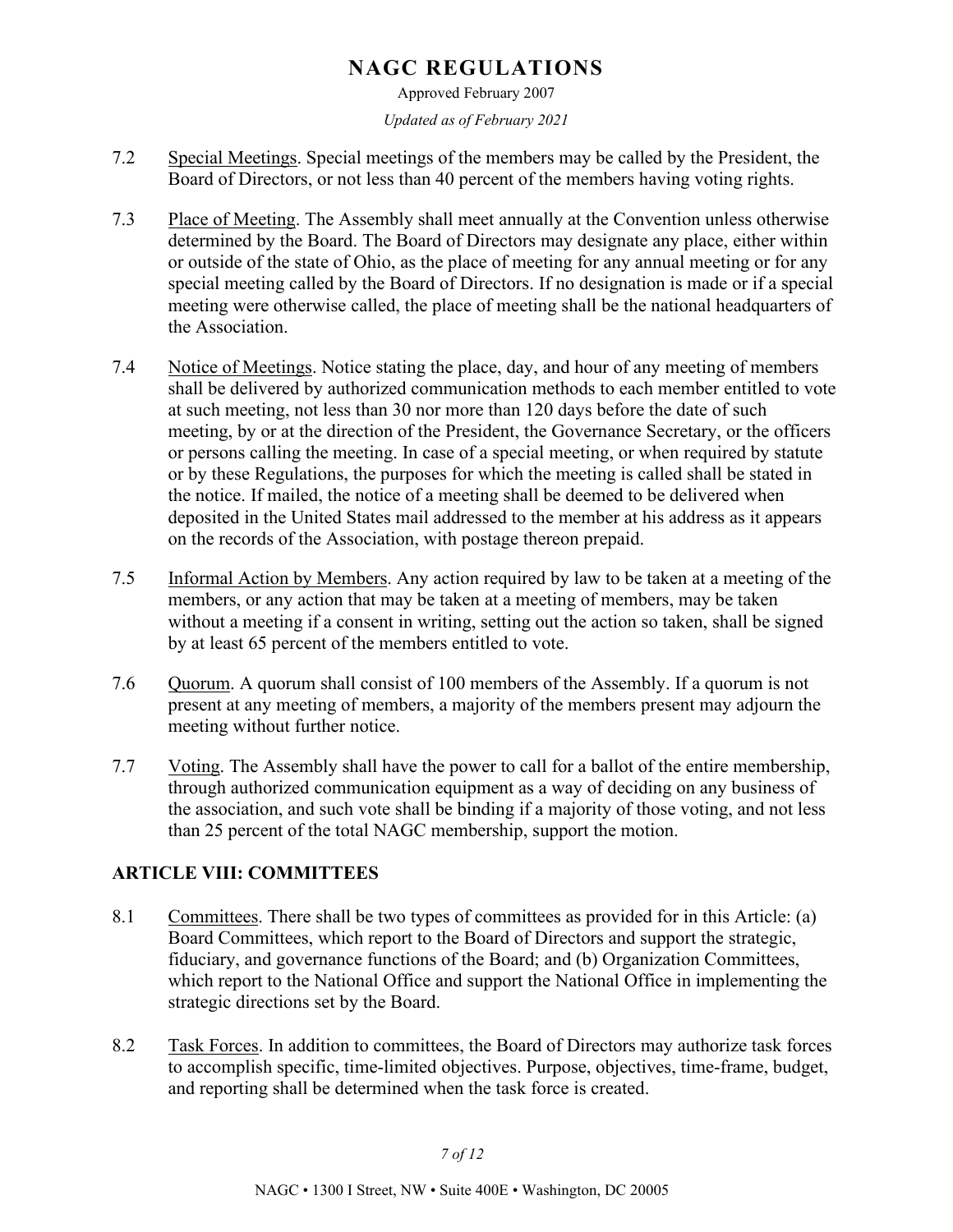Approved February 2007

*Updated as of February 2021*

- 8.3 Board Committees. Committees of the Board have the power to act for the Board and these acts are binding on the Board. Accordingly, committees of the Board must consist of Board members only, with the exception of the Elections Committee, which requires broader involvement. Board committees may rely upon and consult with non-Board members in a non-voting capacity.
	- 8.3.1 Governance Committee. The Governance Committee will consist of the Governance Secretary, as chair, and at least two other members of the Board of Directors. The Governance Committee will monitor the governance function and document potential organizational issues, and shall report to the Board on an annual basis any suggested changes to the Regulations, policies and procedures of the organization that may be appropriate and in the best interests of the organization.
	- 8.3.2 Finance and Audit Committee. The Finance and Audit Committee will consist of the Treasurer, as chair, and at least two members of the Board. The Finance Committee shall prepare the annual budget to be submitted to the Board.
	- 8.3.3 The Elections Committee. The Elections Committee will consist of the Past President, as chair (without voting privileges), and at least three voting members of the Board, as well as four to six designated positions representing various stakeholder groups, including an additional Past President. With input from appropriate stakeholders and organization committees, the Elections Committee recommends a slate to the Board of potential new Board members for election by the membership.
- 8.4 Organization Committees. Organization committees may be approved and designated by the Board pursuant to the recommendations of the Executive Director. Except as otherwise provided in the resolution, members of each such committee shall be members of the Association.
	- 8.4.1 As per section 5.3, the President shall recommend committee appointments with input from appropriate stakeholders and/or organization committees and the approval of the Board. Any member may be removed by the persons authorized to appoint such member whenever in their judgment the best interests of the Association shall be served by such removal.
	- 8.4.2 Except as otherwise provided in official policies, each member of a committee shall continue as a member until the next annual meeting of the members of the Association and until his or her successor is appointed, unless the committee shall be terminated sooner, or unless the member be removed from the committee, or unless the member shall cease to qualify as a member of the committee.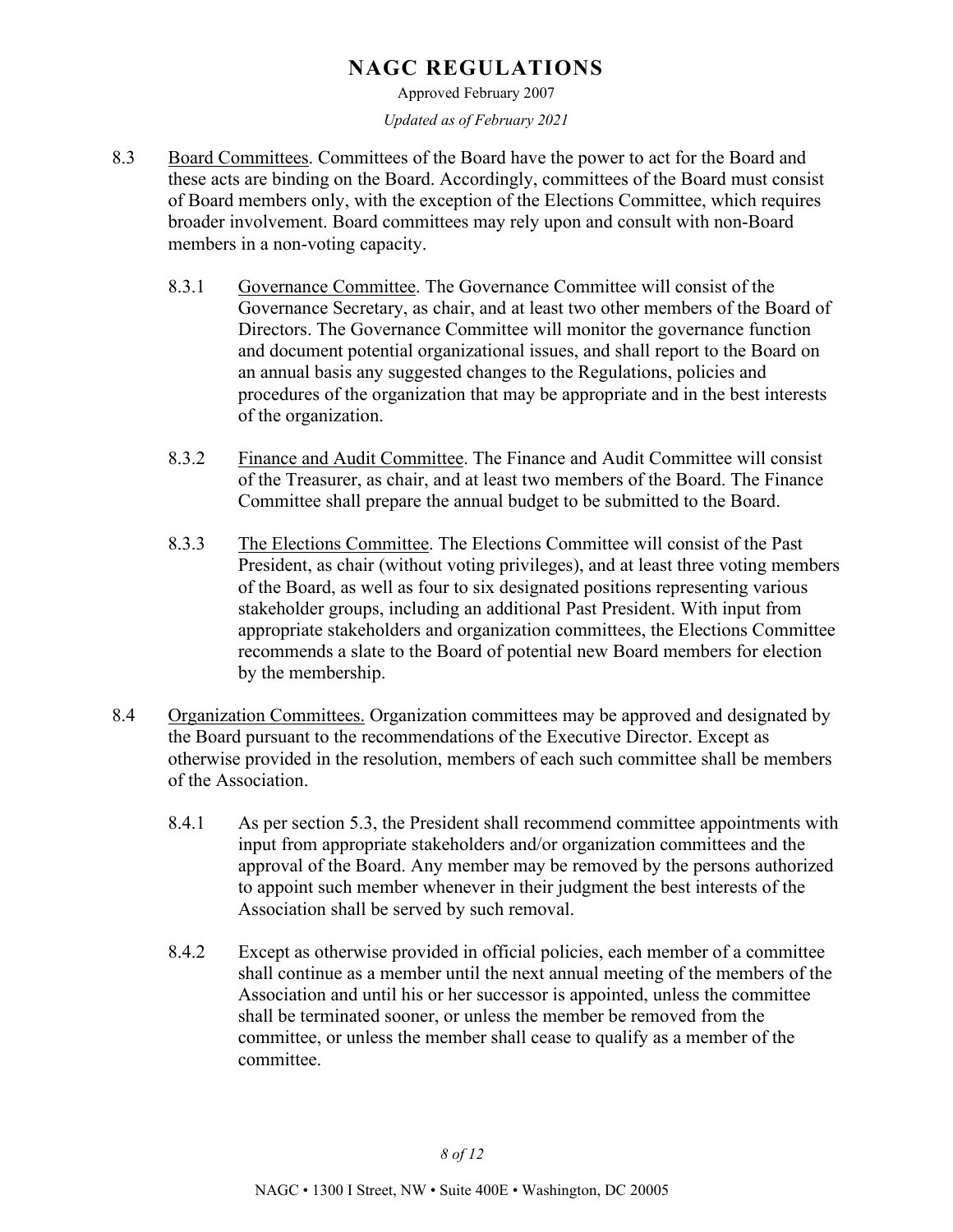Approved February 2007

*Updated as of February 2021*

8.4.3 Acts of Organization Committees must be submitted as proposals and recommendations to the Board for review unless the committee is acting to implement a prior vote of the Board pursuant to a specific written directive of the Board.

### **ARTICLE IX: NETWORKS**

The Association will include Networks authorized by the Board of Directors. Networks are created to provide for association of individuals within NAGC who share common interests within the field of gifted education defined by either professional role or personal interest. All groups that operated as "Divisions" within NAGC during 2006-2007 will be designated as the initial Networks of the Association and will maintain their current names.

- 9.1 Each Network shall support the mission and purposes of the Association and support the Association's purposes, strategic plan and programs through its activities. Organization of Networks shall conform to the procedures specified in the Policy Manual.
- 9.2 All Network members shall be members of the Association.
- 9.3 Dues may be assessed for Network membership. Such dues shall be established by the Board of Directors in the normal budget process, based on services delivered as specified in the Policy Manual.
- 9.4 The success of Networks shall be assessed periodically by the Board of Directors as defined by the Policy Manual.

To ensure fulfillment of the mission and purposes of the Association and the success of Networks, the Network Representative on the Board of Directors will serve as liaison between Networks, Board of Directors, and NAGC National Office staff.

#### **Article X: SPECIAL INTEREST GROUPS**

- 10.1 The Association will include Special Interest Groups (SIGs) authorized by the Board of Directors. SIGs are created to address special issues and concerns related to gifted and talented education such as information about identification, support services and/or research related to gifted children. Procedures for formation and revocation of SIGs shall be as specified in the Policy Manual.
- 10.2 Each SIG shall support the mission and purposes of the Association and support the Association's purposes, strategic plan and programs through its activities. Organization of SIGS shall conform to the procedures specified in the Policy Manual.
- 10.3 All SIG members shall be members of the Association.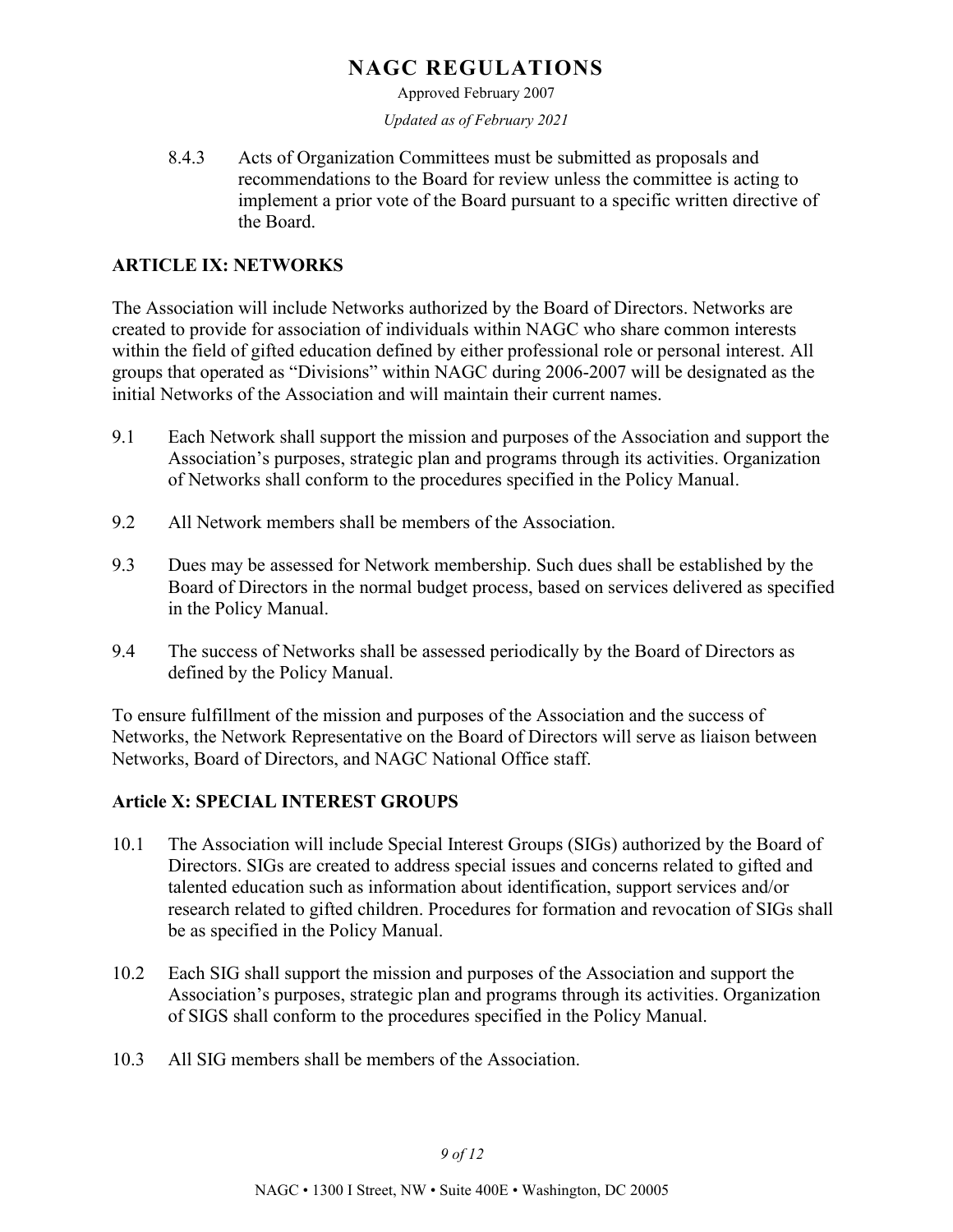Approved February 2007

*Updated as of February 2021*

- 10.4 Dues may be assessed for SIG membership. Such dues shall be established by the Board of Directors in the normal budget process, based on services delivered as specified in the Policy Manual.
- 10.5 The success of SIGs shall be assessed periodically by the Board of Directors as defined by the Policy Manual.
- 10.6 SIGs may apply for recognition as Networks when specified criteria are met and procedures followed as specified in the Policy Manual.

## **ARTICLE XI: ELECTIONS**

- 11.1 Board Elections shall be held annually and terms of office shall commence on the first day of September following the election.
- 11.2 Development of the Slate. The Elections Committee will present the slate for each election of the organization to the Board of Directors. The procedures used to create the slate will include, but not be limited to: (a) establishing clear criteria and application procedures for each elected position; (b) an open call for nominations; and (c) active recruitment efforts to ensure that the slates presented include diverse stakeholders, expertise appropriate to the strategic emphases of the organization, and new leaders.
- 11.3 Election Procedures. The approved ballot shall be sent to all eligible voting members of the Association. The election shall be open for at least 4 weeks. Electronic voting is permitted. Ballots shall be tallied by an independent agent. The Executive Director shall report the results to the Board and the Membership.
- 11.4 In case of a tie vote for election to the Board, both candidates shall be certified as elected and one fewer candidate shall be elected in the next election. In the case of a tie vote for officers of the Association, the Board shall decide by lot before the new Board takes office.

## **ARTICLE XII: EXECUTIVE DIRECTOR AND NATIONAL OFFICE**

- 12.1 Executive Director. The Board shall employ a salaried chief executive whose term and conditions of employment shall be specified by the Board. A review committee composed of a subset of the Board, including the officers, is delegated the authority to annually evaluate the performance of the Executive Director and determine the compensation and other financial arrangements of the Executive Director. Such data will be reported to the Board of Directors.
- 12.2 Executive Director Authority and Responsibility. The Executive Director shall articulate and execute the Association's mission and programs and work with the Board of Directors to provide a vision for the Association, while effectively managing approved resources and protecting the assets of the organization. The Executive Director shall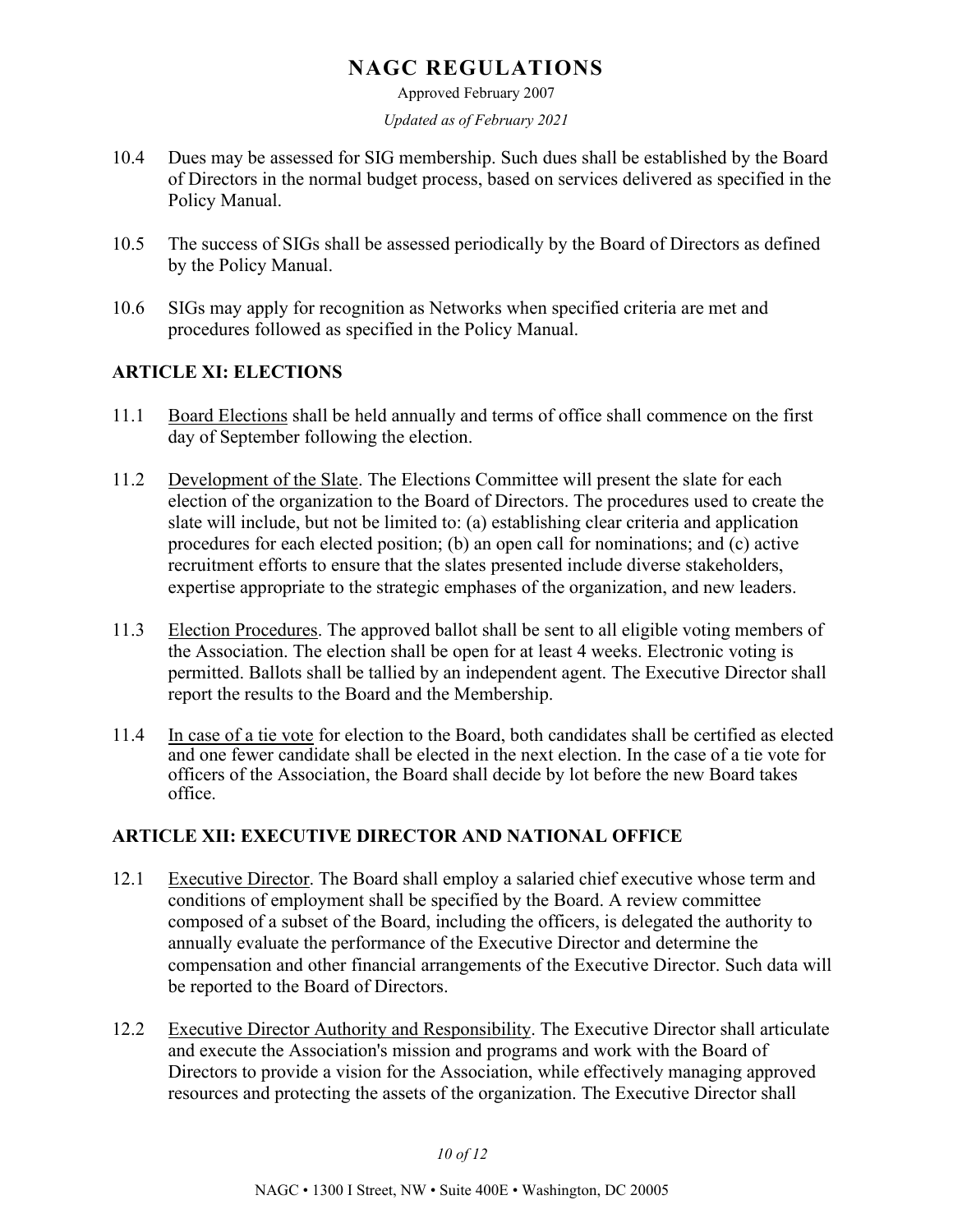Approved February 2007

*Updated as of February 2021*

manage and direct all activities of the organization subject to the policies and written directives of the Board. The Executive Director shall employ and may terminate the employment of members of the staff necessary to carry on the work of the organization and fix their compensation within the approved budget. The Executive Director shall define the duties of the staff, supervise their performance, and delegate those responsibilities of management in the best interests of the organization. The Executive Director shall serve without vote as an ex-officio member of the Board of Directors.

- 12.3 Vacancy. In the event that the Executive Director resigns, is recalled, or becomes incapacitated, the President may appoint a temporary replacement to serve until the Board can meet to select a successor.
- 12.4 National Office. The Association shall maintain a national office. The Executive Director will be responsible for the operation of the national office.

## **ARTICLE XIII: INDEMNIFICATION AND INSURANCE**

- 13.1 Indemnification. To the full extent permitted by and in accordance with the procedures prescribed in the laws of the State of Ohio, the Corporation shall indemnify any and all of the Directors and any and all of the Officers, employees, agents, and representatives of the Corporation for certain expenses and other amounts paid in connection with legal proceedings in which any such persons become involved by reason of serving in any such capacity with or for the Corporation.
- 13.2 Insurance. The Corporation shall have the power to purchase and maintain insurance on behalf of any person who is or was a Director, Officer, employee, or agent of the Corporation, or is or was serving at the request of the Corporation as a Director, Officer, employee, or agent of another corporation, partnership, joint venture, trust, or other enterprise against any expenses incurred in any proceeding and any liabilities asserted against him/her and incurred by him/her in any such capacity, or arising out of his/her status as such, whether or not the Corporation would have the powers to indemnify him/her against such expenses or liabilities under the provisions of this Article.
- 13.3 Indemnification and Insurance Policy. The National Association for Gifted Children will indemnify and hold harmless its Directors, Officers, Committee Chairs, Network Chairs, other individuals holding elected positions, agents, employees, and representatives of NAGC for their acts and omissions, intended and unintended, taken in the course of meeting their responsibilities to NAGC.

## **ARTICLE XIV: AMENDMENTS**

14.1 A vote of the membership shall be required to amend any Regulations, or to adopt new Regulations. The Board, in its discretion, shall select among the following methods for membership voting: